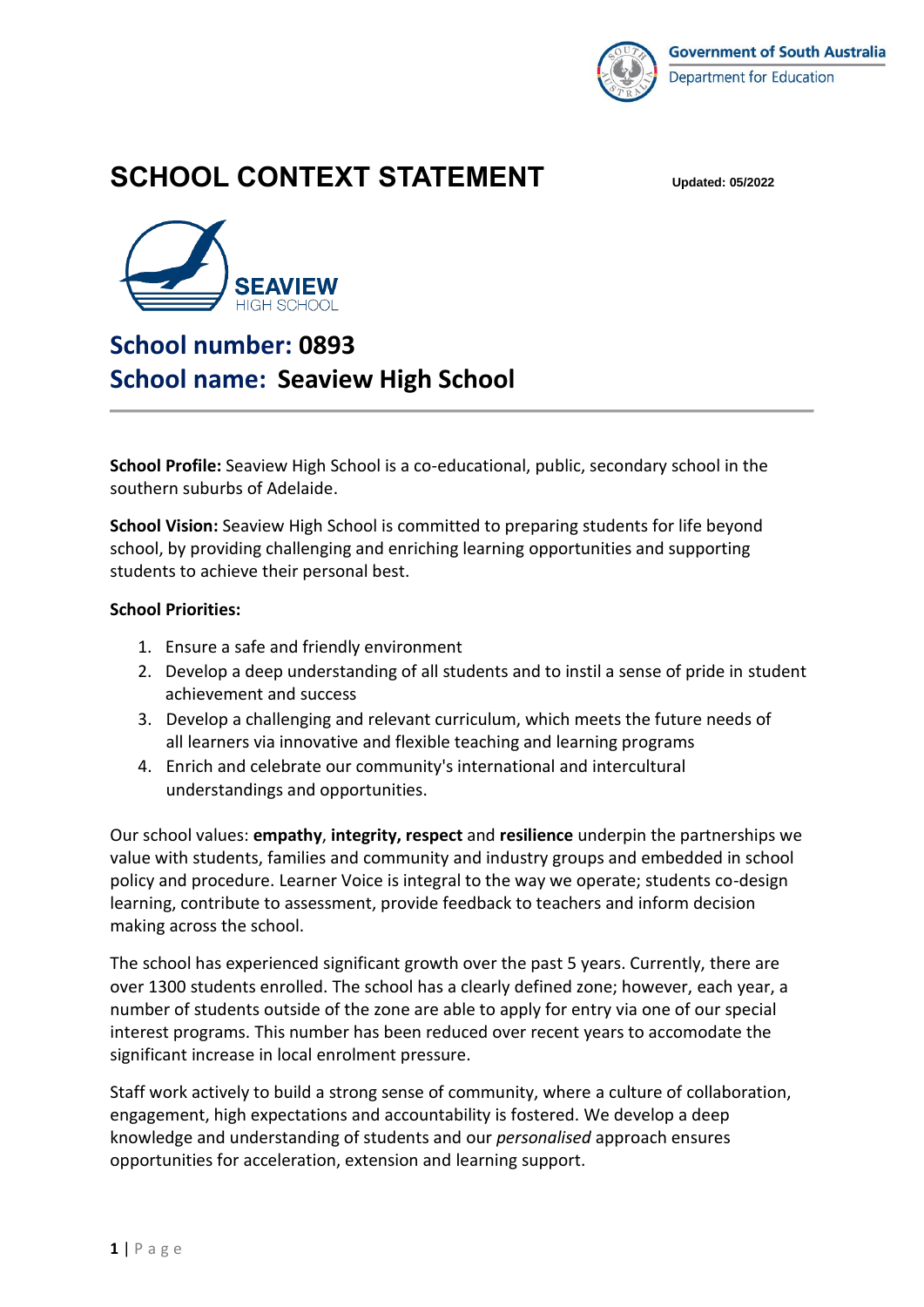

### **1. General information**

| <b>School Principal:</b>      | Penny Tranter                                    |
|-------------------------------|--------------------------------------------------|
| <b>Deputy Principal:</b>      | <b>Bill Stapleton</b>                            |
| <b>School Number:</b>         | 0893                                             |
| <b>Postal Address:</b>        | 78 – 124 Seacombe Road, Seacombe Heights SA 5047 |
| <b>Location Address:</b>      | 78 – 124 Seacombe Road, Seacombe Heights SA 5047 |
| <b>DECD Region:</b>           | <b>Marion Coast Partnership</b>                  |
| <b>Geographical location:</b> | 16 kms from CBD                                  |
| Telephone number:             | 08 8377 8000                                     |
| School website address:       | www.seaviewhs.sa.edu.au                          |
| School e-mail address:        | dl.0893.info@schools.sa.edu.au                   |

Index of Educational Disadvantage: 5 ICSEA: 1022

|                              | 2018 | 2019 | 2020 | 2021 | 2022           |
|------------------------------|------|------|------|------|----------------|
| Years 8-12                   | 765  | 865  | 922  | 998  | 1052           |
| Year 7                       | N/A  | N/A  | N/A  | N/A  | 251            |
| <b>Total</b>                 | 765  | 865  | 922  | 998  | 1302           |
| International                | 69   | 47   | 26   | 11   | 3              |
| <b>External VET Students</b> | 56   | 73   | 46   | 29   | $\overline{0}$ |
| <b>FLO</b>                   | 52   | 61   | 79   | 86   | 72             |
| ATSI %                       | 4.68 | 3.56 | 3.64 | 3.41 | 3.53           |
| NESB %                       | 8.39 | 7.85 | 7.74 | 7.72 | 12.67          |
| Disability %                 | 8.94 | 7.36 | 8.53 | 7.82 | 7.07           |
| School Card %                | 30   | 30   | 26   | 25   | 18             |

#### • **February FTE student enrolment:**

**Enrolment trend:** Increasing

### **Staffing numbers:**

Leadership: 22 staff, 21.6 FTE Teachers: 67 staff, 63.9 FTE SSOs: 33 staff, 932 hours

ASETO: 1 staff, 26.5 hours GSE: 2 staff, 76 hours Youth Workers: 3 staff, 105hrs Trainees: 2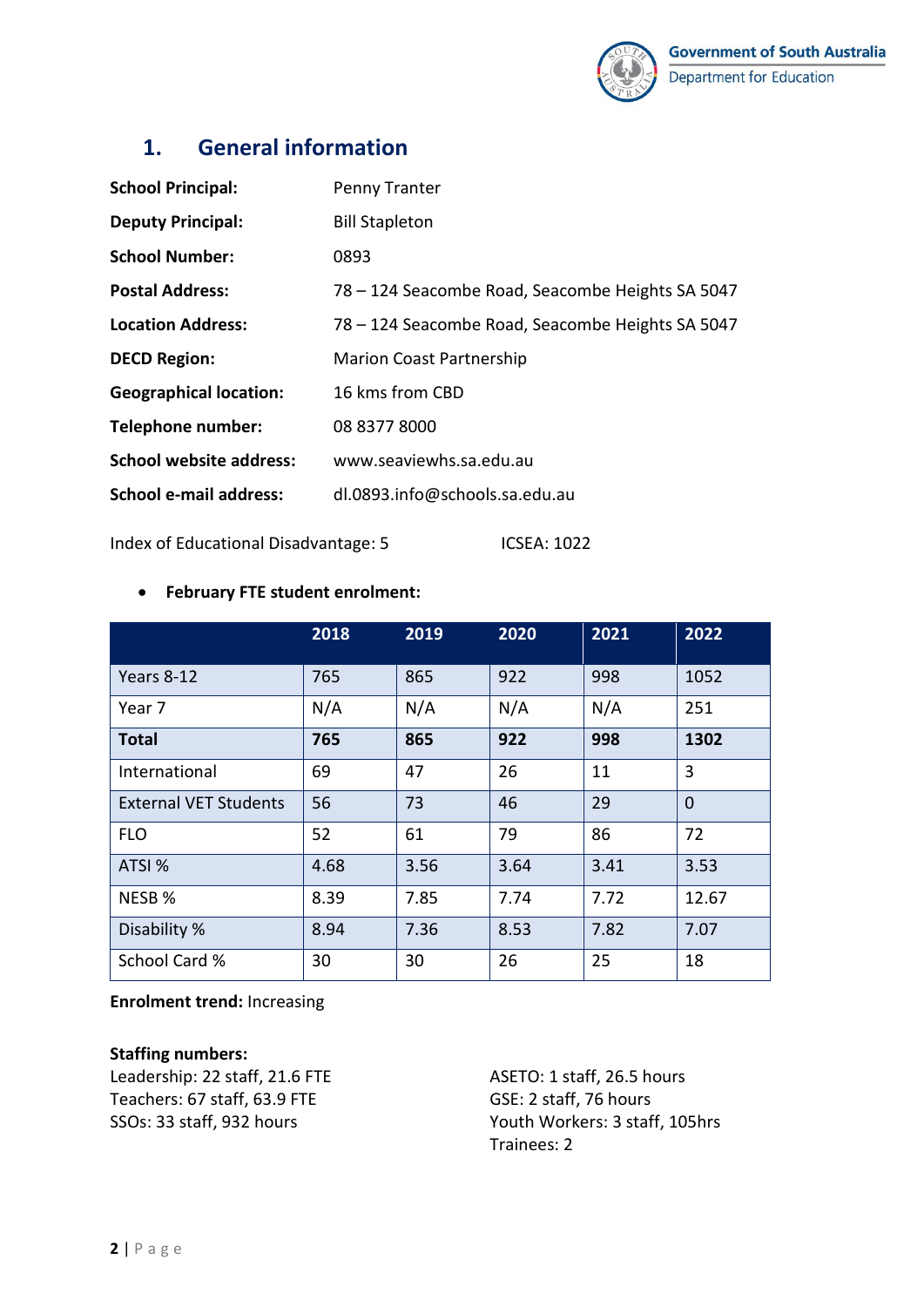

### **2. Students (and their welfare)**

**General characteristics:** The school operates within a Middle School and Senior School structure. Year Level Managers work with Care Group teachers and a member of the Executive team to support student learning and wellbeing at each year level. In the Middle School, core subject instruction occurs within the care group structure with a minimum of two subjects delivered by the teacher.

**Student Learning:** All classes are in mixed ability groupings and include students with a range of learning, social and emotional needs. Teachers differentiate to cater for the full range of abilities in the classroom. Students have access to accelerated programs in some subject areas.

**Aboriginal and Torres Strait Islander Education:** An Aboriginal Secondary Education Transition Officer (ASETO), in conjunction with the AET and Assistant Principal work to provide mentoring support for indigenous students. Each student has a One Plan that helps guide their learning and planned pathways beyond school.

**International Students:** Seaview High School is an International Education Services (IES) accredited school; a small number of students from a range of countries contribute to the cultural diversity of our school.

**Student Wellbeing:** Staff, parents and students work together to provide a safe, inclusive learning environment where all students are encouraged to achieve their best. The school nurtures and guides students to respect learning, to have compassion for others and to work to achieve their best. The Wellbeing for Learning and Life (WFLL) Team works collaboratively to provide early intervention and support to staff in their work with students using a case management approach. The WFLL Team is lead by the Assistant Principal and includes two fulltime counsellors (who provide personal counselling, pathways planning and personal development programs) three Youth Workers, Aboriginal Secondary Education Transition Officer (ASETO) Year Level Managers and Middle School and Senior School Coordinators. The Team liaises with staff, families and outside agencies. Wellbeing, achievement, attendance, retention, engagement and participation are key foci of their work.

**Wellbeing programs:** Students spend 15 minutes with their Care Group teacher each day and have an additional 1 hour Pastoral Care session each week. The Pastoral Care program provides an integrated approach to Positive Psychology (PERMA) and developing student wellbeing, resilience and safety.

**Student Support:** Restorative Practice is a key strategy used to develop, and strengthen positive relationships at Seaview High School. Staff, parents and students work together to ensure an inclusive, safe and supportive learning environment where students can take risks and achieve their best.

Seaview High School's **Behaviour Support Policy** is developed in consultation with staff, students and parents and is consistent with the Department for Education's Discipline Policy.

Our procedures, actions and interactions are guided by our values**: Respect, Empathy, Resilience**  and **Integrity.** Communication with all stakeholders is integral to the process.

Agreements are co-designed to include explicit expectations about participation, learner responsibilities (including strategies to develop self-efficacy and resilience) as well as consequences for behaviours that are not conducive to positive outcomes.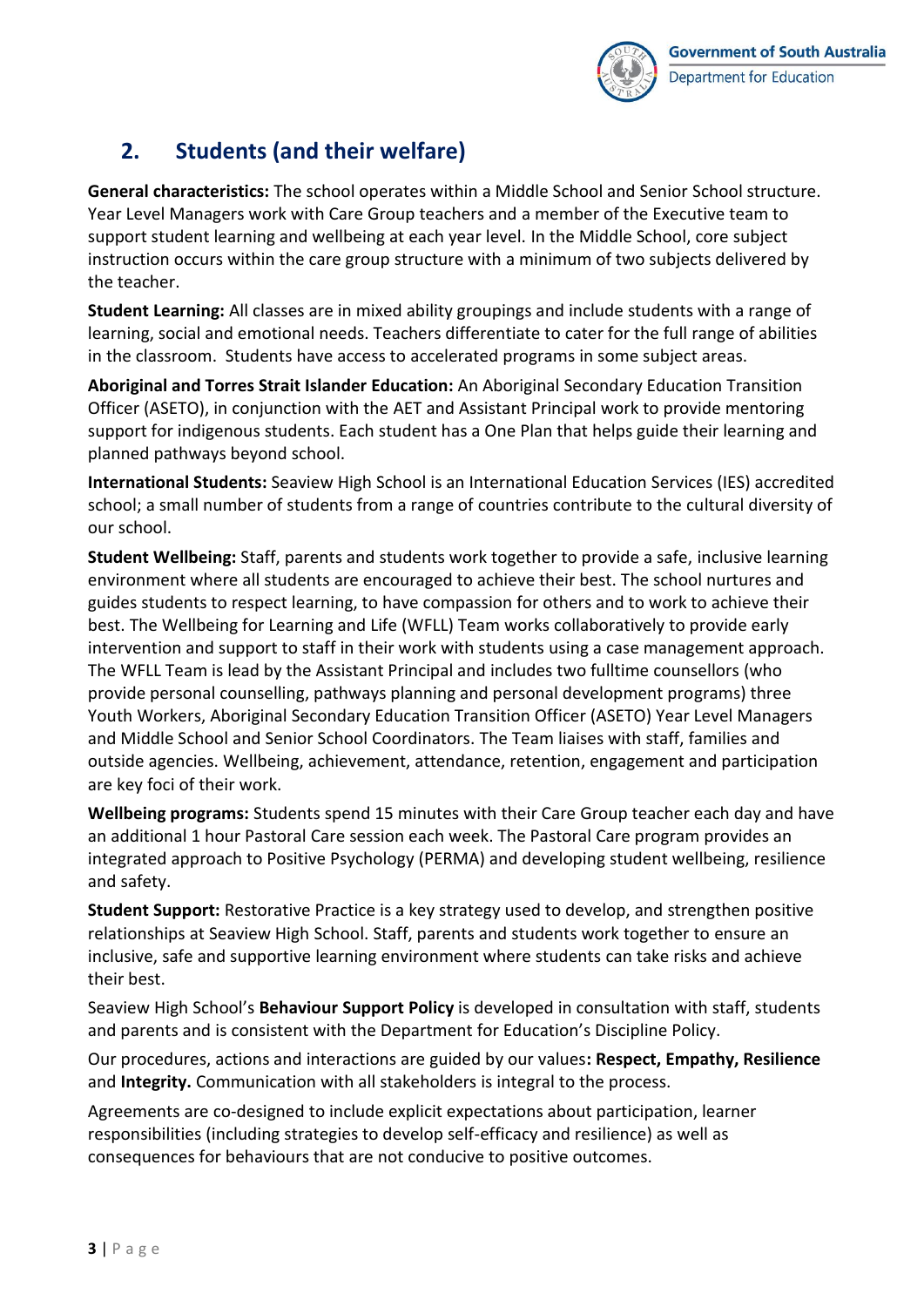

The school has a pro-active approach to responding to Harassment and Bullying. Every member of staff is responsible for responding to issues and concerns they observe or have reported to them and to record and documenting these. Harassment Grievance procedures are linked to the Behaviour Support Process.

**Student Governance:** Student voice is integral to our practice and procedures. Students contribute to school decision making and represent the student body on number of committees, including Governing Council, Uniform, Grounds and Canteen Committees. Students are provided with a range of leadership opportunities through curricular and co-curricular activities. An active Student Committee representative of all students operates within the school. Their peers elect the School Presidents and Year Level Representatives and the Student Leadership Group elects additional executive positions.

The Student Leadership team has a community and a school focus. Elected House Captains at each year level provide leadership for whole school events.

### **3. Key School Policies**

**Site Improvement Plan and other key statements or policies:** Student wellbeing, engagement and achievement is core business for every member of staff and shapes the agenda of Executive, Leadership and Learning Area meetings. Individual and collective responsibilities are determined annually and documented on Area of Study Action Plans, as well as in staff Performance Development Plans. Collaboration is integral to the improvement process; regular whole school professional learning is targeted to support staff understanding and expertise in implementing SIP goals.

Teachers observe each other's practice and seek feedback from each other and students on learning design and pedagogy. Monitoring improvement includes regular analysis, review and evaluation of progress against Action Plans and the SIP.

### **Strategic Priorities for 2022**

**Goal 1**: To increase the percentage of students achieving A and B grades across all subjects

**Goal 2**: To increase the percentage of students achieving SEA and HB in NAPLAN Literacy and Numeracy

**Goal 3**: To increase the percentage of students feeling connected to the school and enacting the school values

### **4. Curriculum**

**Subject offerings:** Students are provided with a broad, balanced range of Australian Curriculum and SACE subjects that cater for individual interests, skills and abilities. A number of **special interest programs**, designed to extend and build on the skills and talents of interested students, complement the comprehensive general curriculum. Entry into these programs is selective.

The **Special Interest Dance** program is available to students, including a small number from outside of the school zone, who demonstrate ability and potential in dance performance and choreography. The curriculum provides a pathway to SACE Dance as well as allowing students to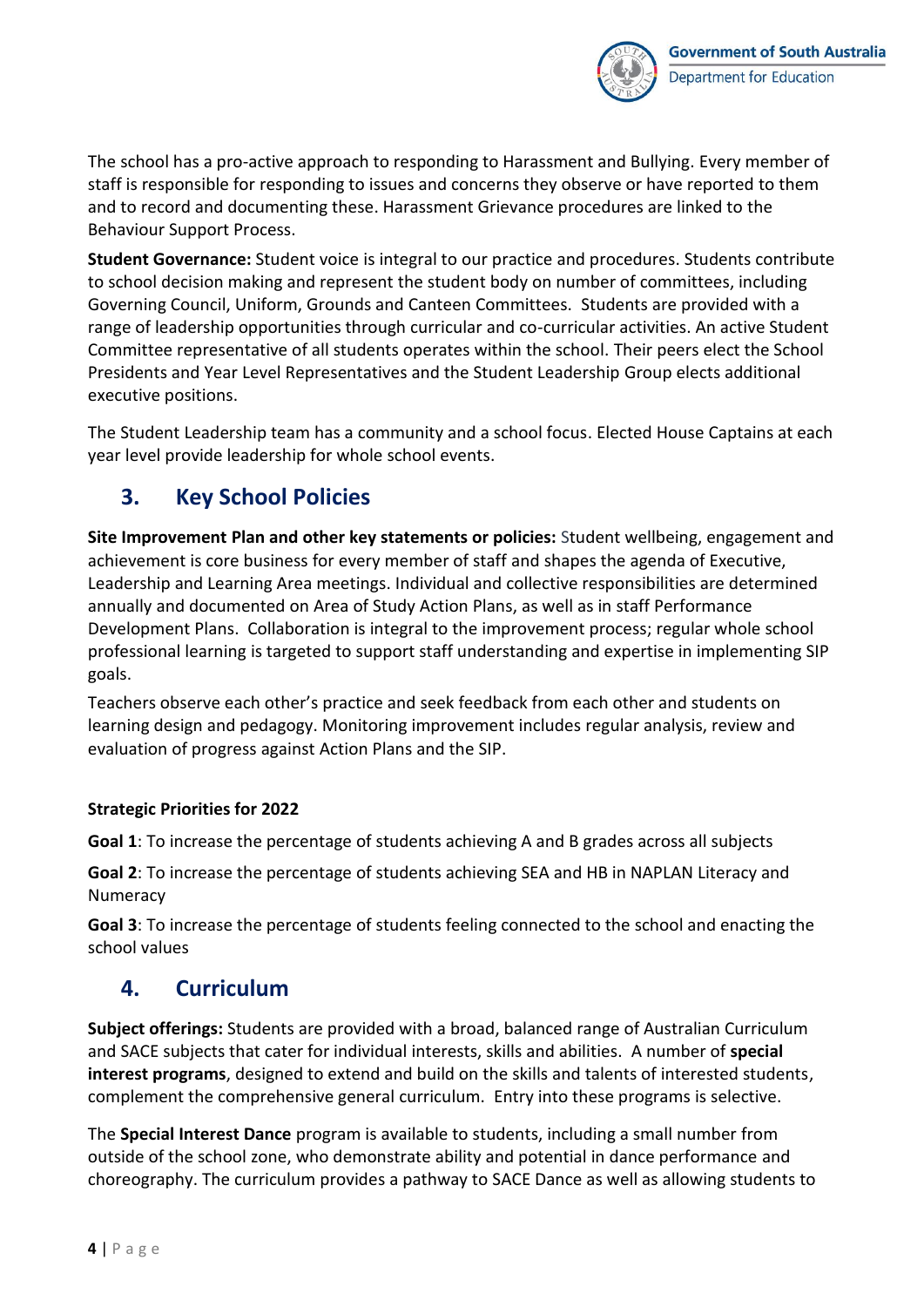

transition into the Human Performance and Dance Industries. Entry is by application and audition only. Students need to demonstrate an appropriate level of experience and expertise in dance. The course is offered in addition to the general Arts curriculum.

**Music Performance and Technologies** is available to students who demonstrate ability and potential in music performance. The program introduces students to the music industry through live performance and working in the recording studio. Students will develop practical skills in recording, song writing, and beat production, while also learning and performing on an instrument. The curriculum has a strong focus on technique and skill development and provides a pathway to SACE Music or a career in the industry.

**Special Interest Sports** is a program designed for students with a strong interest and ability in sport and/or human movement and are contemplating a career in the industry. The program's focus is on individual skill development and preparing athletes for competing at the elite level in a range of sports.

**High Performance Tennis** is available to students, including a number from outside of the school zone, who meet the selection criteria. It is offered in conjunction with a number of state sporting associations. It has a strong focus on individual skill development and preparing players for competing at the elite level.

Qualified coaches, with the support of specialist staff plan and deliver the program. Students will study elements of nutrition, biomechanics, exercise physiology and have opportunities for SASI talent discovery. Tournaments and competitions at school, interschool, club and state level are an integral part of the course.

**Teaching methodology:** The principles of TfEL (Teaching for Effective Learning Framework) underpin teacher practice at Seaview. An inquiry approach is promoted across the whole school and at each year level to encourage collaboration, problem solving and critical thinking. Staff implement pedagogies that are adapted to today's learners and use technology to enhance opportunities for active learning - this includes a strong commitment to implementing innovative pedagogies that enhance student engagement and achievement. Student voice is integral to our process; used in conjunction with data, students inform learning design, teacher practice and whole school improvement.

Seaview has a strong focus on digital technology to support students to be successful, informed global citizens in the 21st century. The use of new and developing digital technologies ensures learning includes face-to-face teaching in conjunction with activities that can be accessed independently and remotely. The school's wireless broadband is BYOD enabled and supports PC and MAC devices. Students use iPads in Years7-9 and laptops in Years 10-12.

DAYMAP Learner Management System is used to facilitate 24/7 access to teaching and learning.

**Student assessment procedures and reporting:** Assessment is continuous and feedback provided regularly to inform improvement. Written reports are prepared and published on DAYMAP at the end of each term. Parent-Teacher-Student meeting occur mid semester.

### **5. Sporting Activities**

Students participate, and are highly successful, in a range of Zone Sport Competitions, as well as SSSSA Carnivals and statewide Knock-Out Championships; including but not limited to badminton, basketball, cricket, football, netball, soccer, tennis and volleyball.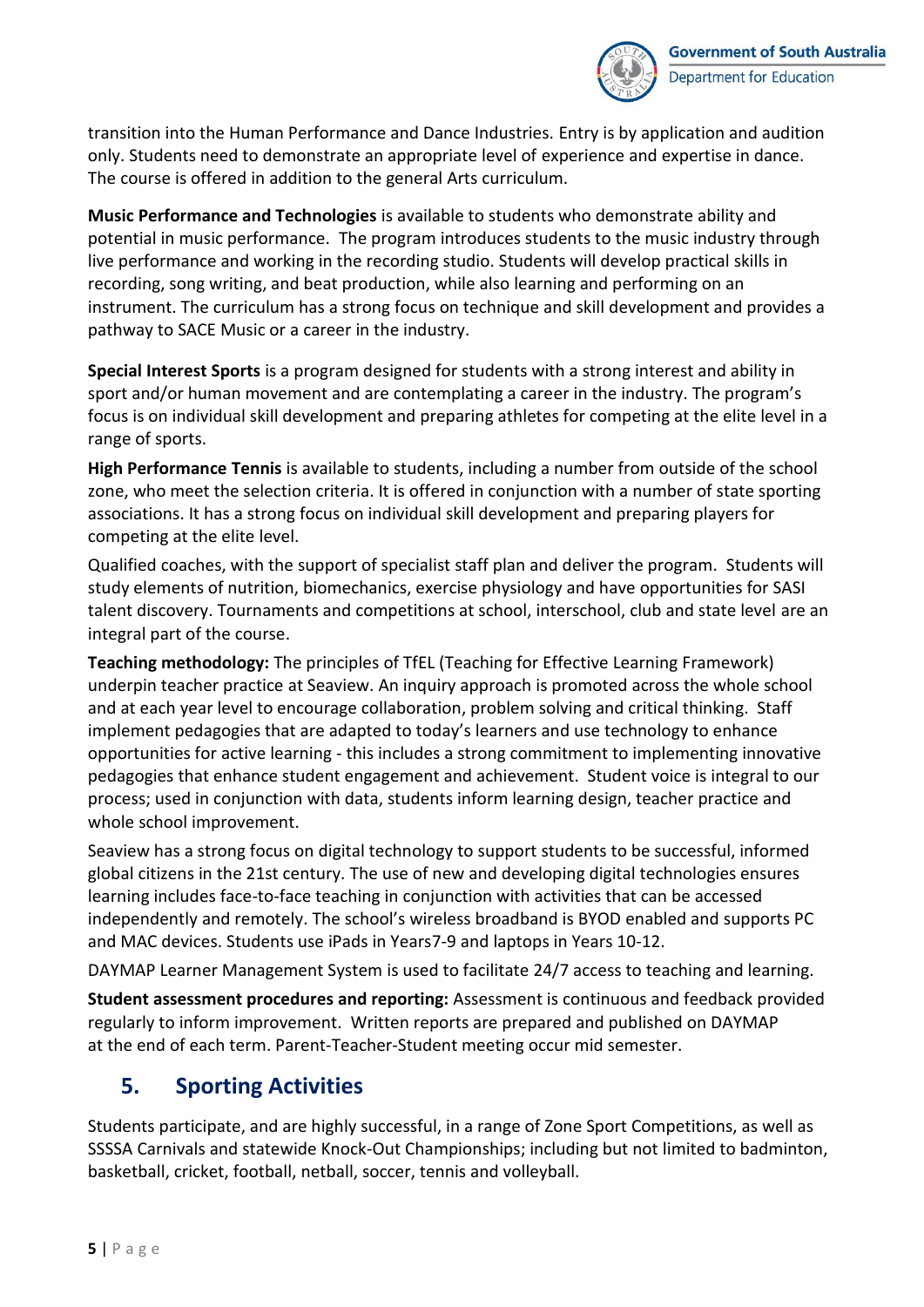

### **6. Other Co-Curricular Activities**

Students are encouraged to be active members of our community and celebrate the important contributions they make. We value the personal growth (teamwork, leadership skills and selfefficacy) that occurs by participating in a range of curricular and co-curricular programs including: pastoral care programs, academic competitions, performing arts, school musical, aerobics, clubs and activities, year level camps, ski trips, student leadership, community service, public speaking, youth forums and cultural trips.

### **7. Staff (and their welfare)**

**Staff Profile:**

|                           | <b>Male</b> | Female |
|---------------------------|-------------|--------|
| <b>Teaching Staff</b>     | 37          | 52     |
| <b>Non-Teaching Staff</b> | 14          | 19     |
| <b>GSE</b>                |             |        |
| <b>ASETO</b>              |             |        |
| <b>Allied Health</b>      |             |        |

**Leadership structure:**

|                      | <b>Male</b> | Female |
|----------------------|-------------|--------|
| Principal            | U           |        |
| <b>Band 6 Deputy</b> |             | υ.     |
| <b>Band 3 AP</b>     |             |        |
| <b>Band 2</b>        |             |        |
| <b>Band B1</b>       | 6           | 8      |
| (inc. Counsellors)   |             |        |

**Staff support systems:** The Seaview High School Performance & Development Policy uses the Australian Professional Standards for Teachers and Leaders to guide and inform teacher practice. It supports a culture of collaboration, observation, sharing best practice and includes a process of reflection, observation and feedback to foster professional conversation and a cycle of continuous improvement.

**Access to special staff:** Support Services and International Education services are accessed as required.

### **8. Incentives, support and award conditions for Staff**

Complexity placement points 2.5 Isolation placement points 1.0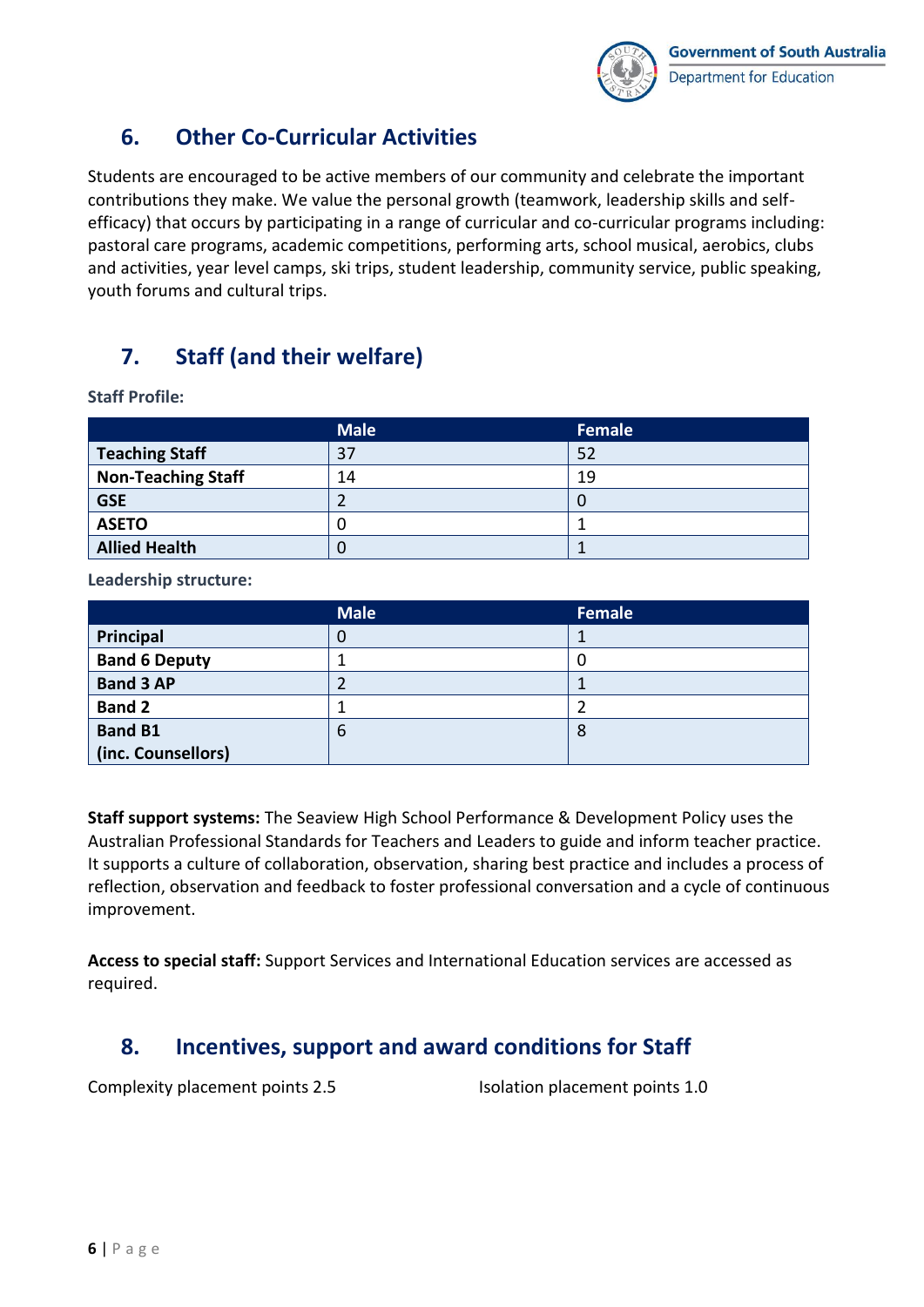![](_page_6_Picture_0.jpeg)

### **9. School Facilities**

**Buildings and grounds:** The school facilities and grounds are maintained within the current resource entitlement. The school has 2 full size ovals, including football, soccer and cricket pitch, 2 gymnasiums, a high performance and weights room,

In recent years, the school has undergone a combination of capital and self-funded building work, delivering a range of contemporary learning spaces and state of the art resources. New areas include a Digital Production suite, Makerspace, Learning Hub, Food Science and Food Technology suites, a Performing Arts complex with 320 seat theatre and practice rooms, Creative Design Studio, Senior School Hub, canteen and general classrooms.

**Heating and cooling:** All classrooms have heating and cooling.

**Staff facilities:** All staff members have access to office spaces and are provided with an iPad and laptop. The staff room is located in the main administration building with access to kitchen facilities.

**Access for students and staff with disabilities:** There is a ramp acess to all main buildings and disabled car parks in key areas of school. The latest building development includes two lifts.

**Public transport access:** Service information [http://www.southlink.com.au/bus-services/school](http://www.southlink.com.au/bus-services/school-services.html)[services.html.](http://www.southlink.com.au/bus-services/school-services.html)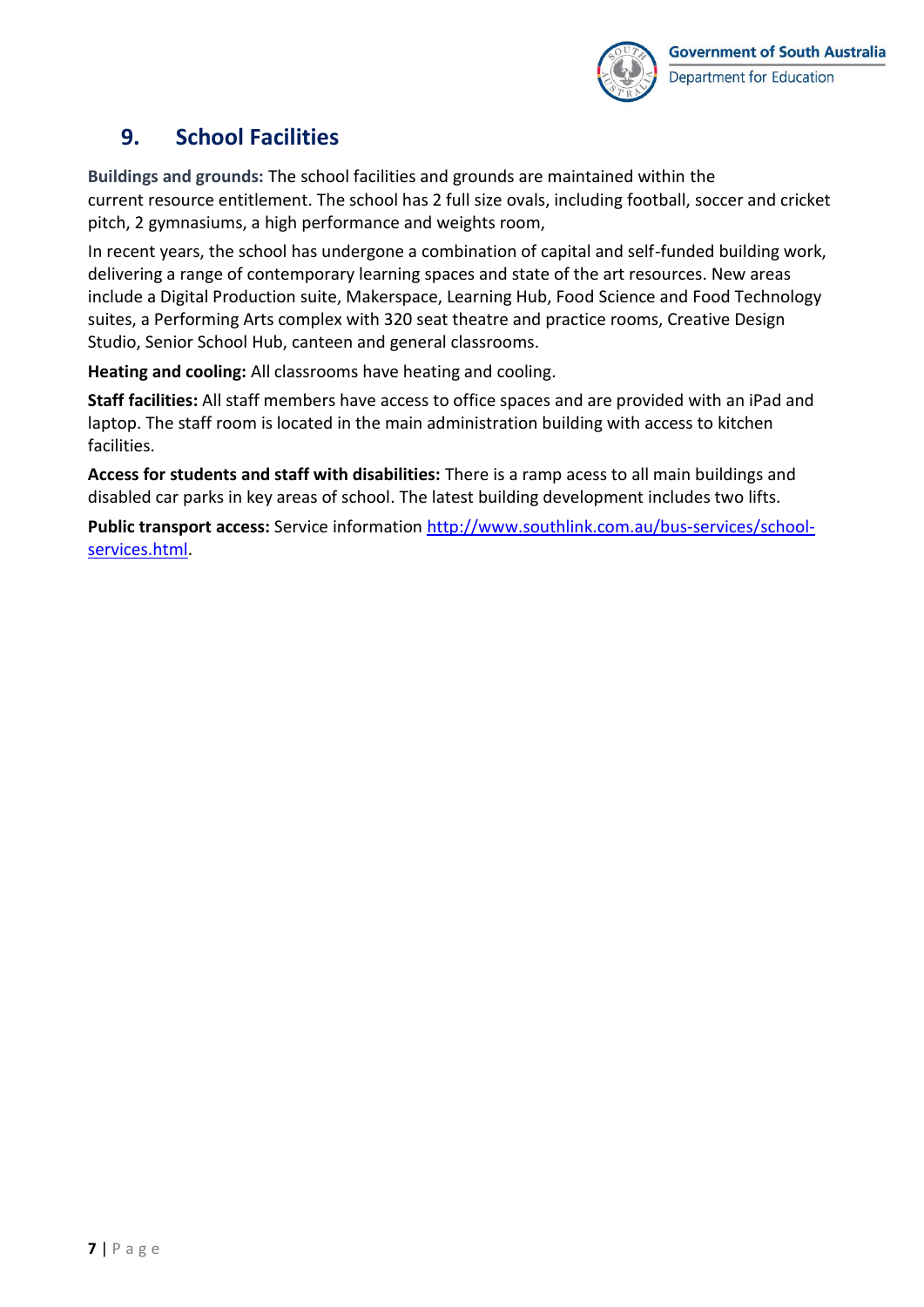![](_page_7_Picture_0.jpeg)

### **10. School Operations**

**Decision making structures:** Decision Making at Seaview is guided by the school's vision, values and priorities. Decisions are made in compliance with the Department for Education guidelines to develop policies, procedures and practices that ensure outcomes are achieved, resources are used responsibly and accountability requirements are met.

Decisions are made to support the work of the whole school community and delivery of high quality teaching and learning.

The Decision Making Policy enables all relevant members of the community to contribute to strategic directions and priorities that support continuous school improvement.

Opportunities exist for all members of the School community to participate in decision making through the following committees or meetings:

- Executive Team
- Senior Leadership team
- Learning Area Meetings
- ICT Committee
- Leadership
- SSO
- **Staff**
- SRC.
- Wellbeing for Learning and Life
- WH&S

▪ PAC

The Leadership Team makes decisions after it is satisfied that all relevant groups have been consulted. The Governing Council ratifies policy decisions.

**Regular publications:** DAYMAP, Facebook and SMS messaging are used for regular updates and communication. Key publications and documents are available on the school website.

Families can access a comprehensive Curriculum Guide via the website. Bulletin Notices are published on Daymap for staff and students. Email is used to communicate with staff during/throughout the day.

### **Other communications:**

- Weekly WeBex or face to face staff briefing
- Staff OneNote
- Weekly Year Level Assemblies (for each year level)
- School Prospectus
- A Student Information Brochure (SIBS) is produced each year for intending parents
- Parent-Student-Teacher Conferences
- Parent information evenings
- School tours/Open DAY

**School financial position:** The financial position of the school is strong with reserves in the bank. An annual budget is produced and learning area budgets are based on a per capita formula.

### **11. Local Community**

**General characteristics:** Seaview High School is located in the City of Marion. The immediate suburbs around the school are residential with a number of small businesses based around the Westfield Marion Shopping complex.